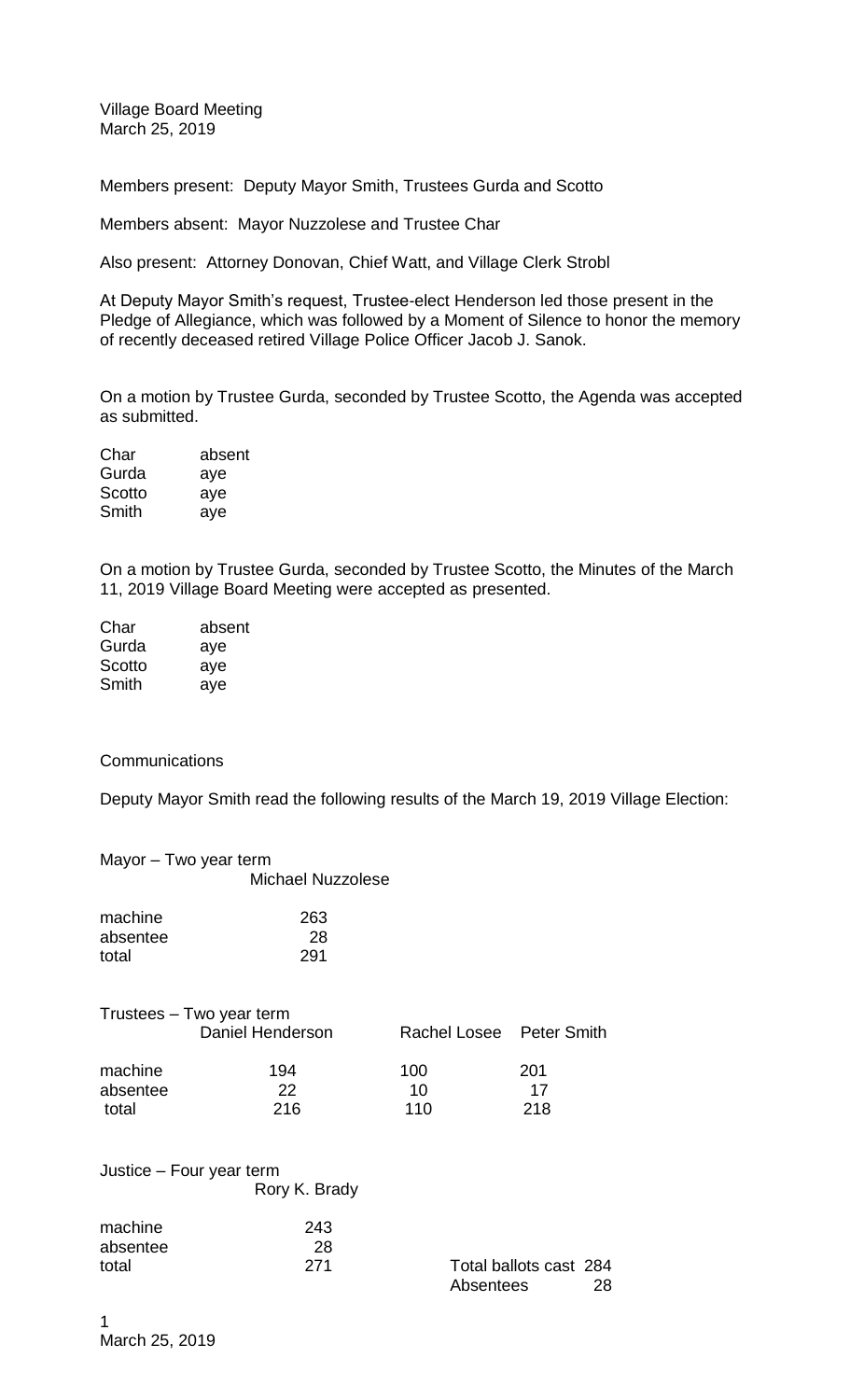Deputy Mayor Smith read a letter from Orange County Clerk Annie Rabbitt commending the Village for all the work involved in hosting the annual Mid-Hudson St. Patrick's Parade.

Items of Business

Trustee Gurda offered the following Resolution, and moved its adoption:

RESOLVED: To re-levy on the 2019-2020 Village of Goshen Property Taxes, the amount of \$246,957.09, reflecting the total amount of unpaid water/sewer bills for 2018.

The foregoing Resolution was seconded by Trustee Scotto, and a vote resulted as follows:

| Char   | absent |
|--------|--------|
| Gurda  | aye    |
| Scotto | aye    |
| Smith  | aye    |

On a motion by Trustee Gurda, seconded by Trustee Scotto, Brian Ritchings is hereby promoted to the Civil Service title of Water/Wastewater Treatment Operator. In accordance with the current contract between the Village of Goshen and the CSEA, Brian Ritchings will be placed on the 2018/2019 Step Nine of the pay scale for Water & Sewer Operator 3, with an annual salary of \$72,604.

This appointment shall become effective immediately.

| absent |
|--------|
| aye    |
| aye    |
| ave    |
|        |

## Mayor/Trustee Comments

Trustee Scotto noted that the Water and Sewer Departments were running well.

Trustee Gurda offer congratulations to Trustee-elect Henderson.

Trustee Gurda noted that there is an increase in foot traffic throughout the village due to the nicer weather and that motorists should be aware of pedestrians in crosswalks. He also stressed that if residents have concerns about safety issues they should attend Village Board meetings or contact the Board through the website.

Deputy Mayor Smith reported on a recent party at Glen Arden at which he presented certificates, on behalf of the Village, to five residents who are celebrating their 100<sup>th</sup> birthdays during 2019. He said that it was a privilege and an honor to speak at the event.